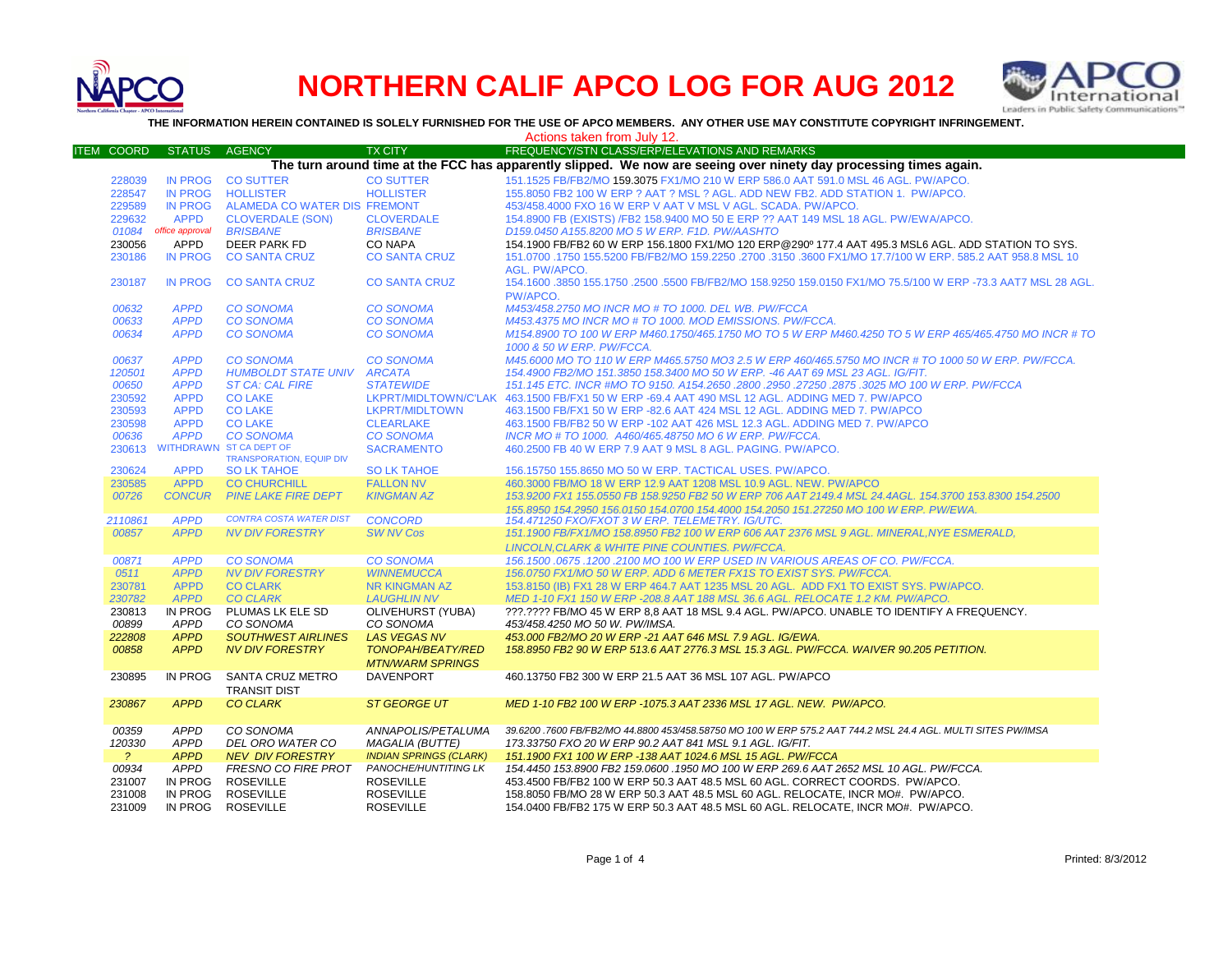| ITEM COORD STATUS AGENCY | TX CITY | <b>FREQUENCY/STN CLASS/ERP/ELEVATIONS AND REMARKS</b> |
|--------------------------|---------|-------------------------------------------------------|

Actions taken from July 12.

## **470-512 MHz POOL**

**700 Mhz PUBLIC SAFETY (SG, SY)**

APP PEND CO MONTEREY CO MONTEREY

## **800 MHz PUBLIC SAFETY (GE, GP, YP, GF, YF) & Comml Users**

9/16/11 APP PEND CO SAN BENITO CO SAN BENITO 3 CHNLS FB/FB2 50 W ERP ?? AAT 876 MSL ?? AGL. CALL MTN & FREMONT PK. AVL. DATA. 226232 IN PROG CO CONTRA COSTA LIVERMORE/BERKELEY 5 CHNLS FB/FB2/MO 80 W ERP ?? AAT ?? MSL ?? AGL. YE/APCO

**12/15/10 note: Any applications involving WB will not be accepted by the FCC without additional submissions. 4/06/12 note: As of 4/1/12 I have discontined my FAX number due to disuse. It has been over a year since last fax was received, 10/26/10 note: THE FCC WILL NO LONGER ACCEPT THE F9W EMISSION DESIGNATOR EXCEPT FOR HARRIS OPEN SKY SYSTEMS IN THE 700/800 MHZ**  ALL ELEVATIONS SHOWN ARE IN METERS.

Use of lower case indicates an informal action. Contact one of the advisors immediately if such action would impact your system. Blue - Carried over from prior month. Black - Added up to meeting date. A= ADD FREQ, D=DELETE FREQ, M=MODIFICATION *Entries in italics are applications from other coordinators and not in the APCO standard numbering sequence.* Entries highlighted in YELLOW are NV APCO applications handled termporarily.